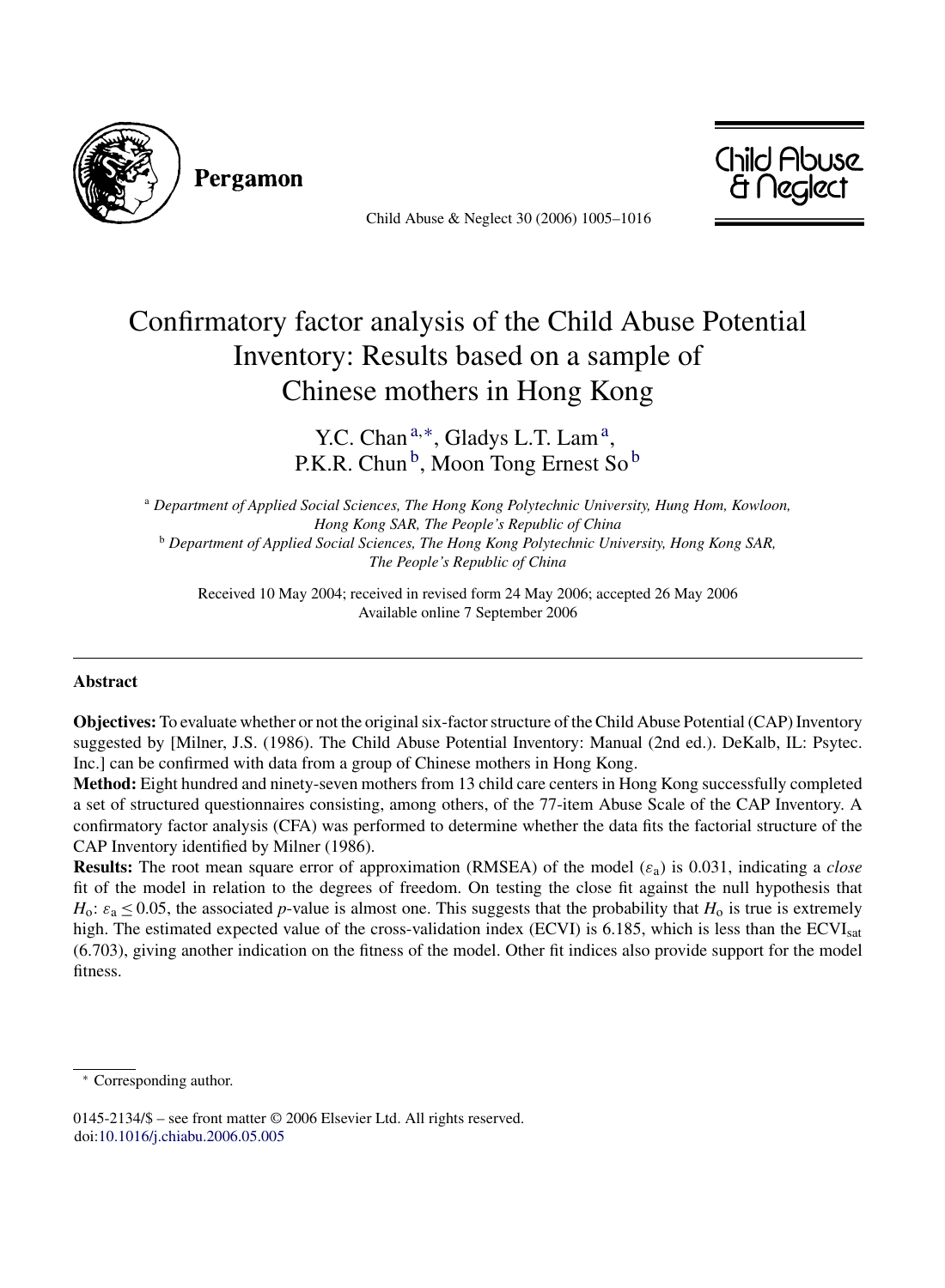**Conclusion:** The original six-factor structure of the CAP Inventory tested by CFA is acceptable. The theoretical constructs underlying the CAP Inventory are supported by data collected from Chinese mothers in Hong Kong. © 2006 Elsevier Ltd. All rights reserved.

*Keywords:* Child Abuse Potential Inventory; Chinese mothers; Confirmatory factor analysis

## **Introduction**

The number of registered child abuse cases in Hong Kong has been growing rapidly in recent years, rising from 224 in 1995 to 662 in 2004, an increase of 177% over an 8-year period ([Social Welfare](#page--1-0) [Department, 1996, 2004\).](#page--1-0) The problem may be much more prevalent than official figures suggest ([Lau,](#page--1-0) [Liu, Cheung, Yu, & Wong, 1999;](#page--1-0) [Lau, Liu, Yu, & Wong, 1999;](#page--1-0) [Tang, 1998\).](#page--1-0) Owing to the hidden nature of child maltreatment ([Budd & Holdsworth, 1996;](#page--1-0) [Milner, Murphy, Valle, & Tolliver, 1998;](#page--1-0) [Wolfe, 1988\),](#page--1-0) it is believed that early identification and intervention are necessary to prevent vulnerable children from abuse, to help potential abusers get timely assistance and treatment and to help people lead a happy family life ([Johnson, Howell, & Molloy, 1993;](#page--1-0) [Milner, 1991;](#page--1-0) [Olds, Henderson, Chamberlin, & Tatelbaum, 1986;](#page--1-0) [Wolfe, Edwards, Manion, & Koverla, 1988\).](#page--1-0) Within this context, an instrument that enables accurate and rapid assessment of mothers' child abuse potential is much needed to facilitate early intervention.

The Child Abuse Potential (CAP) Inventory, developed by Joel S. Milner in North America [\(Milner,](#page--1-0) [1986, 1989\),](#page--1-0) is a widely-used, self-administered instrument to assess the potential for physical child abuse. The CAP is a 160-item questionnaire, 77 of which constitute the clinical Abuse Scale. Examination of the CAP Abuse Scale reveals that it is constituted by six factors. They include *distress, rigidity, unhappiness, problems with child and self, problems with family, and problems with others*. The first three factors are related to psychological difficulties while the remaining three factors are suggestive of interactional problems experienced by the respondent. In addition to the Abuse Scale, there are three validity scales: the lie scale, the random response scale and the inconsistency Scale. These three validity scales are used to assist in the detection of respondents who attempt to misrepresent themselves on the Inventory. The total Abuse Scale score, not the individual factor scores, is used for the screening of physical child abusers.

The CAP has been extensively researched. Studies have shown that internal consistency (Alpha reliability) estimates for the Abuse Scale range from .91 to .96, whereas the split-halves coefficients with a Spearman-Brown correction for test length for the Abuse Scale vary between .93 and .99 ([Milner, 1986\).](#page--1-0) The discriminant validity of the CAP was supported with the correct classification rates for physical child abuse between 70 and 100% ([Caliso, 1986; Milner, 1986, 1989, 1990\).](#page--1-0) In addition, several concurrent validity studies reported that the CAP showed correlation with several factors which have been associated with physical child abuse, such as a childhood history of abuse [\(Milner, Robertson, & Rogers, 1990\),](#page--1-0) high levels of personal stress ([Haskett, Scott, & Fann, 1995;](#page--1-0) [Milner, Charlesworth, Gold, Gold, & Friesen,](#page--1-0) [1988\),](#page--1-0) physiological reactivity to child-related stimuli ([Pruitt & Erickson, 1985\)](#page--1-0) and low self-esteem ([Anderson & Lauderdale, 1982\).](#page--1-0) As far as predictive validity is concerned, a recent study supported the static predictive validity of the CAP and the use of it for screening purposes [\(Chaffin & Valle, 2003\),](#page--1-0) although there is simultaneously the view that more confirmatory evidence is needed for the conclusion that high CAPI scores foreshadow future abuse or low scores mean absence of risk ([McNary & Black,](#page--1-0) [2003\).](#page--1-0)